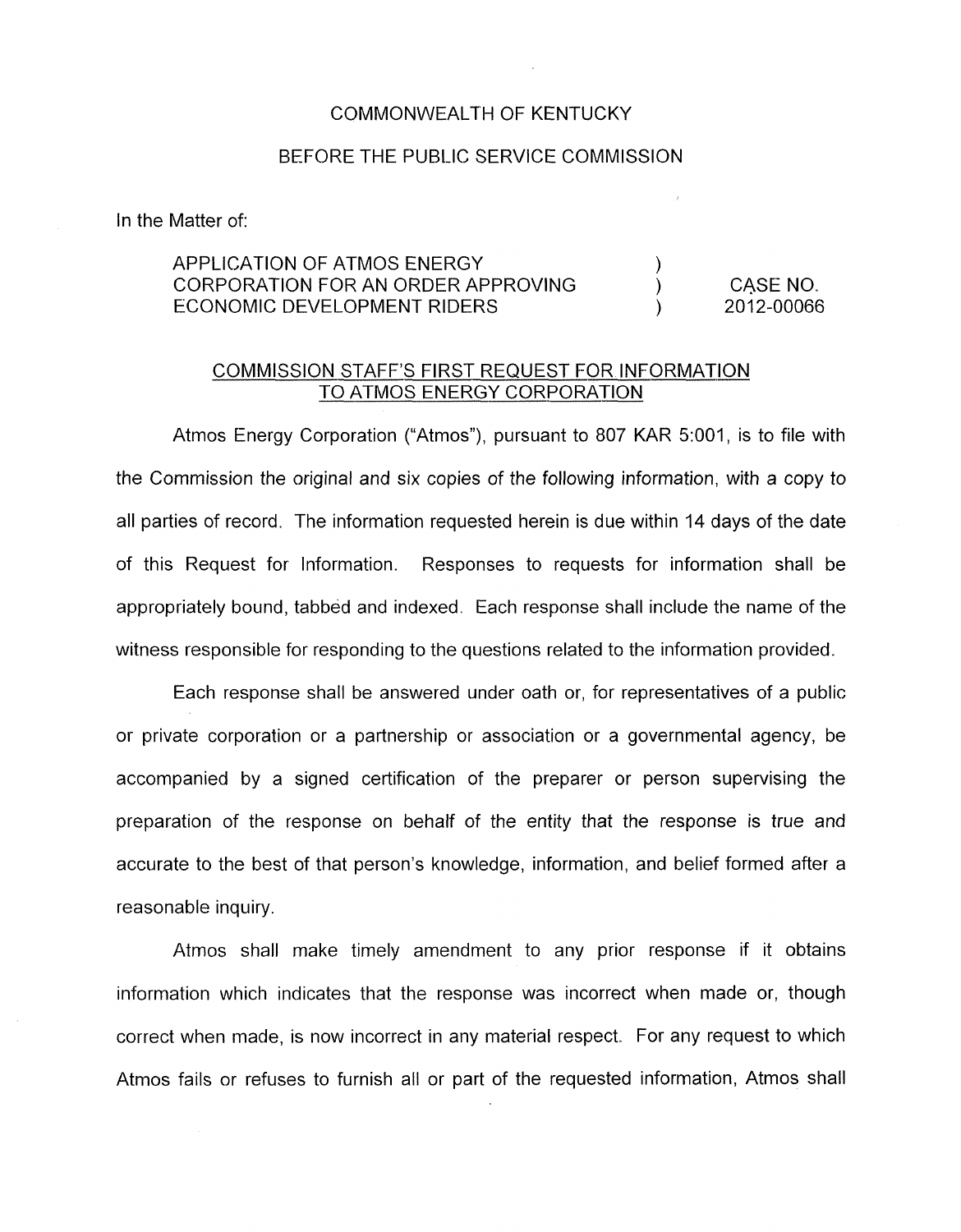provide a written explanation of the specific grounds for its failure to completely and precisely respond.

Careful attention should be given to copied material to ensure that it is legible. When the requested information has been previously provided in this proceeding in the requested format, reference may be made to the specific location of that information in responding to this request.

1. The Commission's Order in Administrative Case No. 327 ("Admin. 327").<sup>1</sup> incorporated herein by reference, set out guidelines regarding economic development rates ("EDR").

a. Explain whether Atmos can provide an affirmative declaration that it has excess capacity to meet anticipated load growth, in compliance with Admin. 327's finding No. *5.* 

h. Explain whether Atmos is confident that its proposed 25 percent rate discount will produce revenues sufficient to enable it to demonstrate through marginal cost-of-service studies that those revenues exceed the marginal cost of serving potential EDR customers, in compliance with Admin. 327's finding **No.** 6.

c. Explain whether Atmos is aware that Admin. 327's finding No. 8 states that utilities with active EDR contracts should demonstrate through detailed costof-service analysis that nonparticipating ratepayers are not adversely affected by EDR customers. Include in the explanation why Atmos's proposed Margin Loss Rider ("MLR") and System Development Rider ("SDR") do not violate the terms of this finding,

<sup>&#</sup>x27; Administrative Case No. 327, An Investigation Into the Implementation of Economic Development Rates by Electric and Gas Utilities (Ky. PSC Sept. 24, 1990).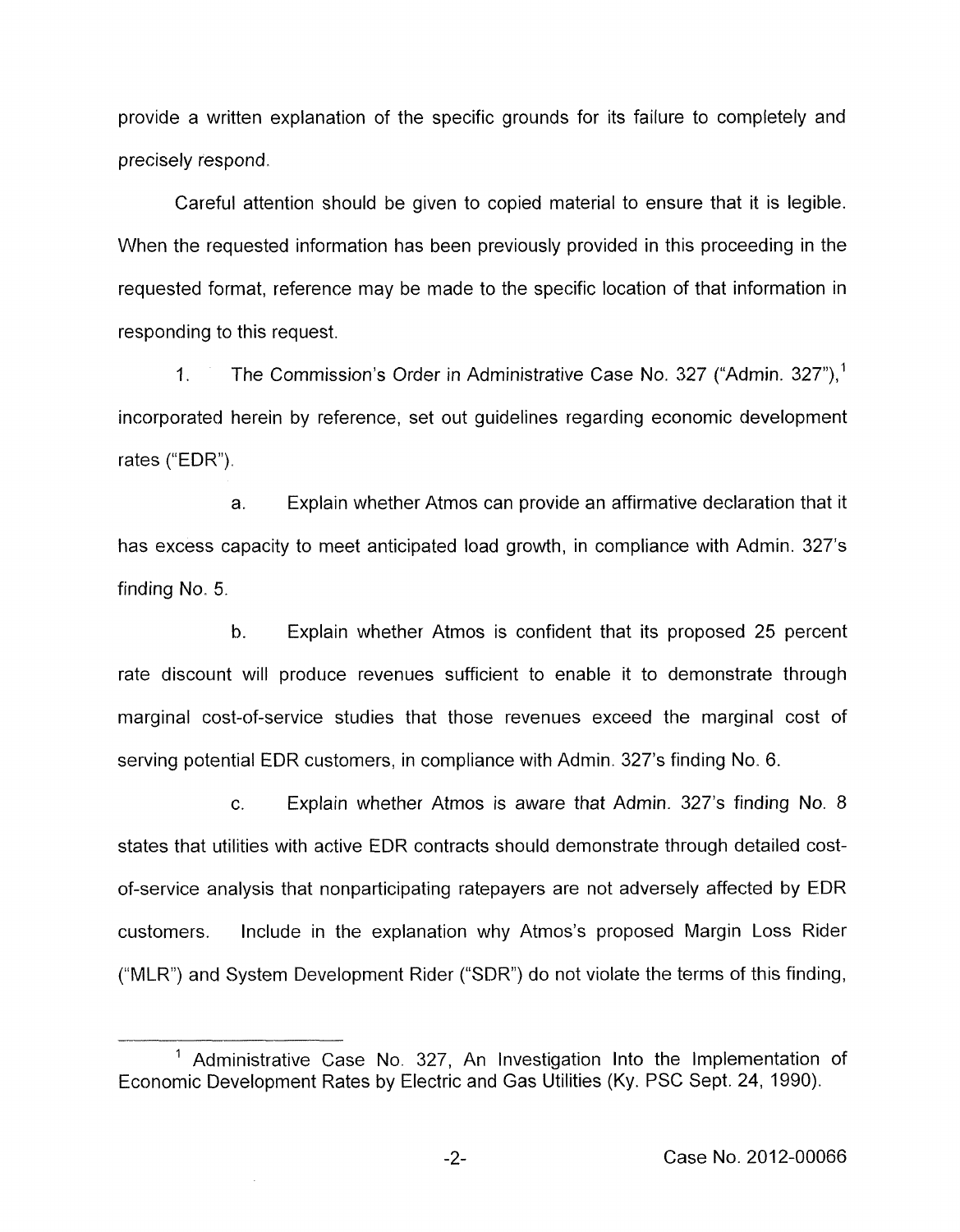as it pertains to both holding cost-recovery issues for rate proceedings as well as ensuring that nonparticipating ratepayers are not adversely affected by EDR customers.

d. Explain why the proposed new rates and charges in the MLR and SDR should not require public notice to Atmos's customers.

e. Confirm that customer-specific fixed costs will be recovered from individual EDR customers over the term of the EDR contracts, in compliance with Admin. 327's finding No. 9.

f. Provide justification for the choice of the 9,000 Mcf threshold for eligibility under the EDR contract, and the choice of 4,500 Mcf as the required increase in consumption for existing customers.

g. Identify and describe the conditions that must be met for financial hardship eligibility.

h. Confirm that Atmos will provide a detailed cost-benefit analysis to compare expected incremental revenue, number of new jobs, and amount of new capital investment created to the total cost of any gas main extension discount or waiver, in compliance with Admin. 327's finding No. 15.

**I.** Explain how Atmos proposes to implement the provisions of Admin. 327's finding No. 16, which requires that. EDR contracts that include a discount or waiver of gas main extension costs should include a provision which requires the EDR customer to remain on gas service for a specified term.

2. Provide support for the proposed 25 percent EDR discount. Explain whether Atmos considered offering a lesser discount, with the possibility of higher

**-3-** Case No. 2012-00066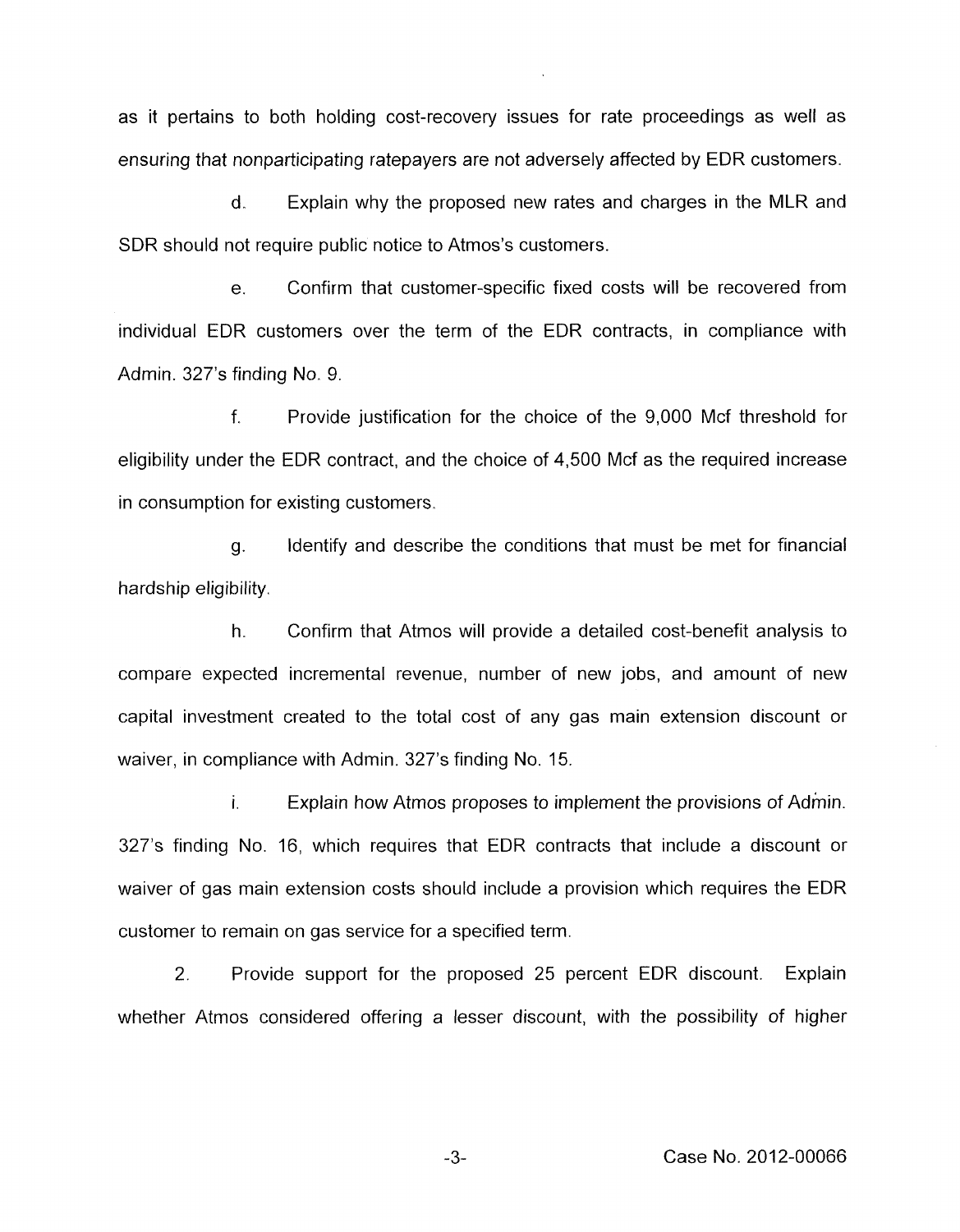negotiated discounts if needed to attract new or expanded load, and to avoid possible "free riders."

**3.** Refer to Fourth Revised Sheet No. 47 of the proposed EDR tariff.

a. Explain whether number 6 under Special Terms and Conditions should say "an EDR should apply *only* to load . . . ."

b. Explain whether number 6 under Special Terms and Conditions should refer to the 9,000 Mcf minimum base level set out on Revised Sheet No. 45 in the Applicability section

*c.* Explain whether the second sentence of number 7 under Special Terms and Conditions should include the word "specific" before job creation and capital investment requirements.

4. Explain whether Atmos has been approached by potential new or existing customers expressing interest in an EDR tariff.

*5.* Explain why Atmos has proposed the MLR and SDR tariffs for EDR cost recovery as opposed to addressing cost recovery, revenue loss, or investment/return issues in the context of a general rate proceeding.

Jeff Derouen Executive Director Public<sup>'</sup>Service Commission P.O. Box 615 Frankfort, Kentucky 40602

**MAR 2 0 2012 DATED** 

cc: Parties of Record